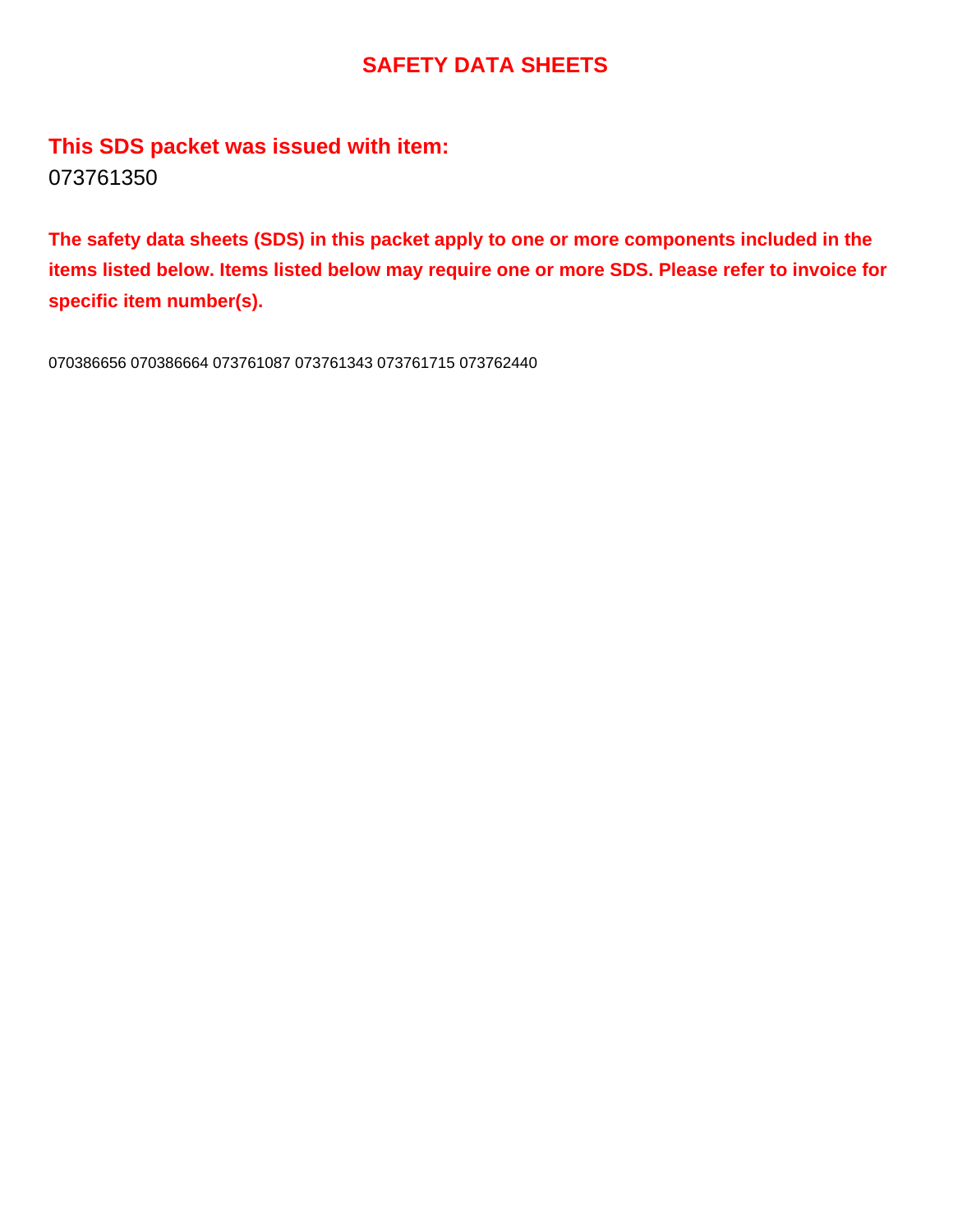

# **Material Safety Data Sheet**

BACTI-STAT

| $\mathbf 1$ .                               | <b>Product and company identification</b>                                                       |                                |
|---------------------------------------------|-------------------------------------------------------------------------------------------------|--------------------------------|
| Trade name of product<br><b>Product use</b> | : BACTI-STAT<br>: Skin antiseptic                                                               |                                |
|                                             | <b>Product dilution information : Not applicable</b>                                            |                                |
| <b>Supplier's information</b>               | : Ecolab Inc. Healthcare Division<br>370 N. Wabasha St.<br>St. Paul, MN 55102<br>1-866-781-8787 |                                |
| Code                                        | : 920883                                                                                        |                                |
| Date of issue                               | : 06-February-2012                                                                              |                                |
|                                             | <b>EMERGENCY HEALTH INFORMATION: 1-800-328-0026</b>                                             |                                |
|                                             | Outside United States and Canada CALL 1-651-222-5352 (in USA)                                   |                                |
| 2.                                          | <b>Hazards identification</b>                                                                   |                                |
|                                             | <b>Product AS SOLD</b>                                                                          | <b>Product AT USE DILUTION</b> |
| <b>Physical state</b>                       | : Liquid.                                                                                       | Product is sold ready to use.  |
| <b>Emergency</b><br>overview                | : CAUTION!                                                                                      |                                |
|                                             | COMBUSTIBLE LIQUID AND VAPOR.<br>May cause mild eye irritation.                                 |                                |
|                                             | Avoid contact with eyes. Keep away from heat, sparks<br>and flame.                              |                                |
| <b>Potential acute health effects</b>       |                                                                                                 |                                |
|                                             | <b>Product AS SOLD</b>                                                                          | <b>Product AT USE DILUTION</b> |
| <b>Eyes</b>                                 | : May cause mild eye irritation.                                                                | Product is sold ready to use.  |
| <b>Skin</b>                                 | : No known significant effects or critical hazards.                                             |                                |
| <b>Inhalation</b>                           | : No known significant effects or critical hazards.                                             |                                |
| Ingestion                                   | : No known significant effects or critical hazards.                                             |                                |
|                                             | See toxicological information (Section 11)                                                      |                                |

## **Composition/information on ingredients 3.**

| <b>Product AS SOLD</b>         |                   |             |
|--------------------------------|-------------------|-------------|
| <b>Name</b>                    | <b>CAS number</b> | % by weight |
| <b>ALCOHOL</b>                 | 64-17-5           | $5 - 20$    |
| <b>GLYCERIN</b>                | $56 - 81 - 5$     | $5 - 20$    |
| <b>TETRASODIUM EDTA</b>        | 64-02-8           | $1 - 5$     |
| <b>Product AT USE DILUTION</b> |                   |             |
| <b>Name</b>                    | <b>CAS number</b> | % by weight |
| Product is sold ready to use.  |                   |             |
|                                |                   |             |
|                                |                   |             |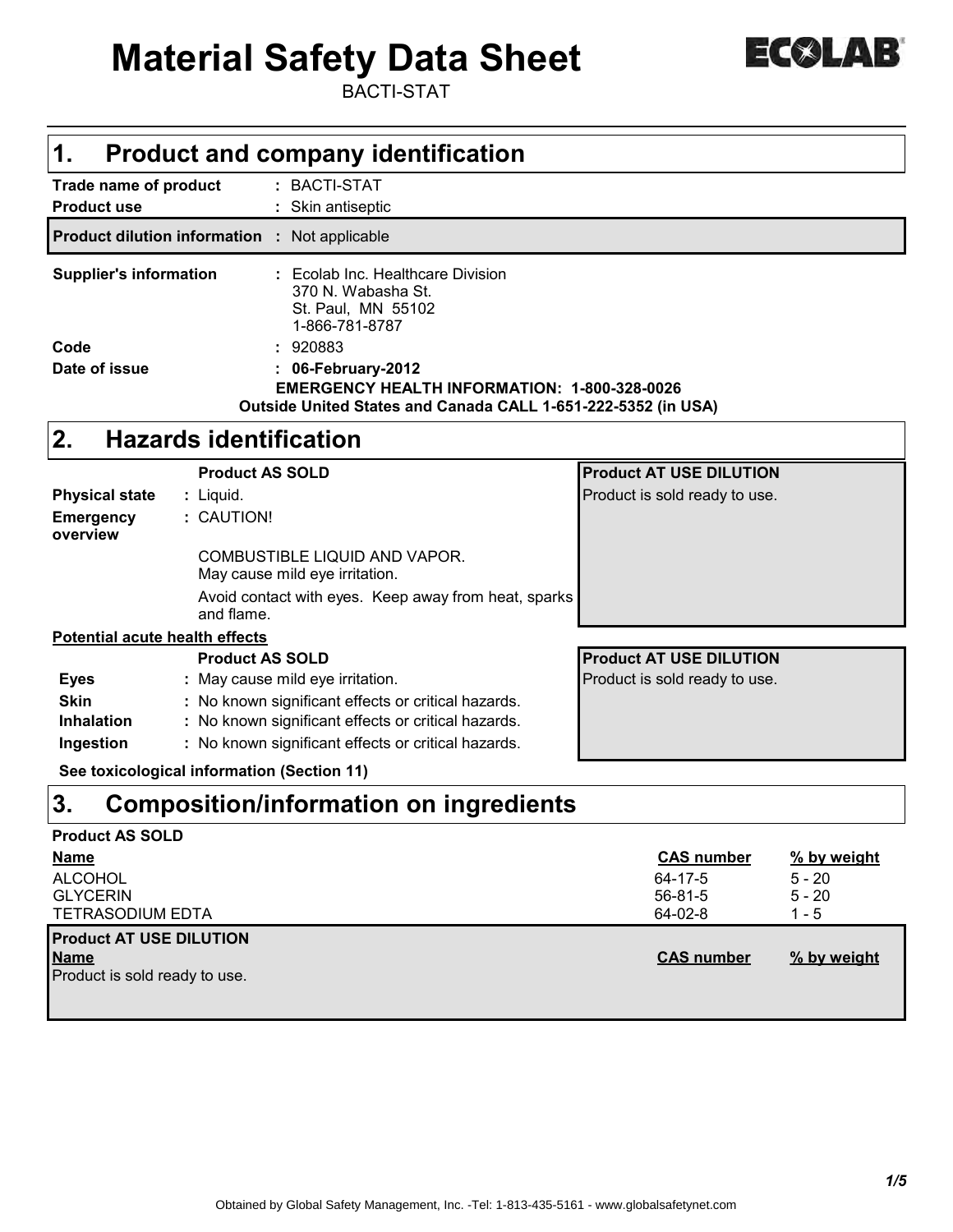## **First aid measures 4.**

|                     | <b>Product AS SOLD</b>                                 | <b>Product AT USE DILUTION</b> |
|---------------------|--------------------------------------------------------|--------------------------------|
| Eye contact         | : Rinse with water for a few minutes.                  | Product is sold ready to use.  |
| <b>Skin contact</b> | : Get medical attention if symptoms appear.            |                                |
| <b>Inhalation</b>   | : No special measures required. Treat symptomatically. |                                |
| Ingestion           | : Get medical attention if symptoms occur.             |                                |
|                     |                                                        |                                |

#### **Fire-fighting measures 5.**

| <b>Product AS SOLD</b>                             |                                                                                                                                                                           |
|----------------------------------------------------|---------------------------------------------------------------------------------------------------------------------------------------------------------------------------|
| <b>Hazardous thermal</b><br>decomposition products | : Decomposition products may include the following materials:<br>carbon dioxide<br>carbon monoxide<br>nitrogen oxides<br>metal oxide/oxides                               |
| Fire-fighting media and<br><b>instructions</b>     | : Use dry chemical, $CO2$ , water spray (fog) or foam.                                                                                                                    |
|                                                    | Use water spray to keep fire-exposed containers cool. Dike area of fire to prevent<br>runoff.                                                                             |
|                                                    | Combustible liquid. In a fire or if heated, a pressure increase will occur and the<br>container may burst, with the risk of a subsequent explosion.                       |
| Special protective equipment<br>for fire-fighters  | Fire-fighters should wear appropriate protective equipment and self-contained<br>breathing apparatus (SCBA) with a full face-piece operated in positive pressure<br>mode. |

#### **Accidental release measures 6.**

|                                     | <b>Product AS SOLD</b>                                                                              | <b>Product AT USE DILUTION</b> |
|-------------------------------------|-----------------------------------------------------------------------------------------------------|--------------------------------|
| <b>Personal</b><br>precautions      | : No special measures required.                                                                     | Product is sold ready to use.  |
| <b>Environmental</b><br>precautions | : Avoid contact of large amounts of spilled material and<br>runoff with soil and surface waterways. |                                |
| <b>Methods for</b><br>cleaning up   | : Absorb with an inert material. Use a water rinse for<br>final clean-up.                           |                                |
|                                     |                                                                                                     |                                |

#### **Handling and storage 7.**

|                 | <b>Product AS SOLD</b>                                                                                                                                                                                                                                                                     | <b>Product AT USE DILUTION</b> |
|-----------------|--------------------------------------------------------------------------------------------------------------------------------------------------------------------------------------------------------------------------------------------------------------------------------------------|--------------------------------|
| <b>Handling</b> | : Keep away from heat, sparks and flame. To avoid<br>fire, eliminate ignition sources. Wash hands after<br>handling.                                                                                                                                                                       | Product is sold ready to use.  |
| <b>Storage</b>  | : Keep out of reach of children. Store in a segregated<br>and approved area. Keep container in a cool, well-<br>ventilated area. Store in a closed container. Keep<br>container tightly closed and sealed until ready for use.<br>Avoid all possible sources of ignition (spark or flame). |                                |
|                 | Do not store above the following temperature: 30°C                                                                                                                                                                                                                                         |                                |

## **8. Exposure controls/personal protection**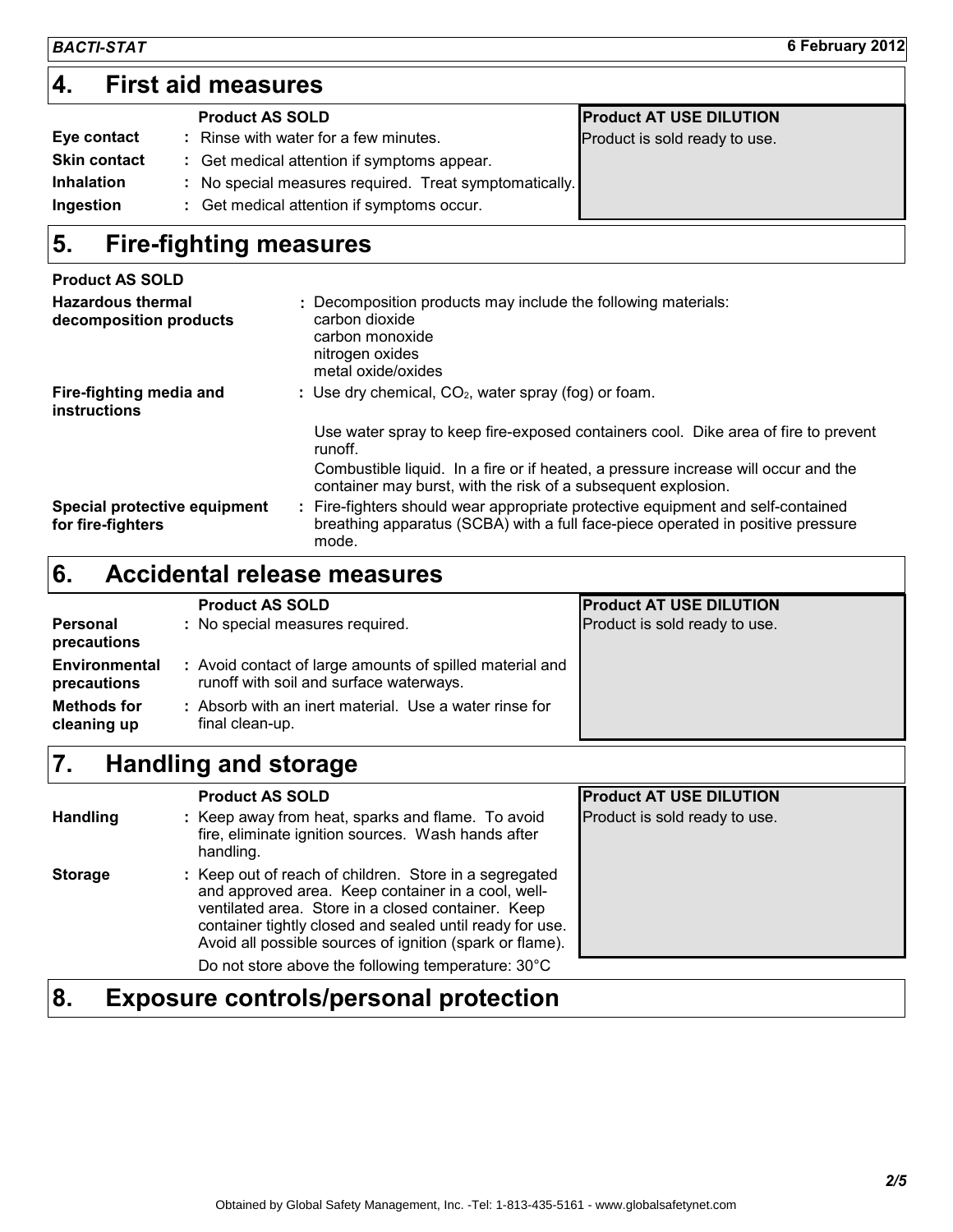| <b>BACTI-STAT</b>                 |                                              |                                                                                                                                                                                                                                                                                                                   | 6 February 2012                                                                                                                |
|-----------------------------------|----------------------------------------------|-------------------------------------------------------------------------------------------------------------------------------------------------------------------------------------------------------------------------------------------------------------------------------------------------------------------|--------------------------------------------------------------------------------------------------------------------------------|
| 8.                                | <b>Exposure controls/personal protection</b> |                                                                                                                                                                                                                                                                                                                   |                                                                                                                                |
|                                   | <b>Product AS SOLD</b>                       |                                                                                                                                                                                                                                                                                                                   | <b>Product AT USE DILUTION</b>                                                                                                 |
| <b>Engineering</b><br>measures    | : No special ventilation requirements.       |                                                                                                                                                                                                                                                                                                                   | Product is sold ready to use.                                                                                                  |
| <b>Personal protection</b>        |                                              |                                                                                                                                                                                                                                                                                                                   |                                                                                                                                |
| Eyes                              | : No special protection is required.         |                                                                                                                                                                                                                                                                                                                   | Product is sold ready to use.                                                                                                  |
| <b>Hands</b>                      | : No special protection is required.         |                                                                                                                                                                                                                                                                                                                   |                                                                                                                                |
| Skin                              | : No special protection is required.         |                                                                                                                                                                                                                                                                                                                   |                                                                                                                                |
| <b>Respiratory</b>                | : No special protection is required.         |                                                                                                                                                                                                                                                                                                                   |                                                                                                                                |
| Ingredient                        |                                              | <b>Exposure limits</b>                                                                                                                                                                                                                                                                                            |                                                                                                                                |
| <b>ALCOHOL</b><br><b>GLYCERIN</b> |                                              | ACGIH TLV (United States, 2/2010).<br>STEL: 1000 ppm 15 minute(s).<br>OSHA PEL (United States, 6/2010).<br>TWA: 1900 mg/m <sup>3</sup> 8 hour(s).<br>TWA: 1000 ppm 8 hour(s).<br>ACGIH TLV (United States, 2/2010).<br>OSHA PEL (United States, 6/2010).<br>TWA: 15 mg/m <sup>3</sup> 8 hour(s). Form: Total dust | TWA: 10 mg/m <sup>3</sup> 8 hour(s). Form: Inhalable fraction<br>TWA: 5 mg/m <sup>3</sup> 8 hour(s). Form: Respirable fraction |
|                                   |                                              |                                                                                                                                                                                                                                                                                                                   |                                                                                                                                |

## **Physical and chemical properties 9.**

|                                                 | <b>Product AS SOLD</b>             |
|-------------------------------------------------|------------------------------------|
| <b>Physical state</b>                           | : Liquid.                          |
| <b>Flash point</b>                              | $: 43 °C$ (Closed cup)             |
| Color                                           | : Red                              |
| Odor                                            | : Fragrance-like                   |
| рH                                              | : 9.1 to 9.4 [Conc. (% w/w): 100%] |
| Boiling/condensation : >100°C (>212°F)<br>point |                                    |
| <b>Relative density : 1.01 to 1.03</b>          |                                    |

**Stability and reactivity 10.**

**Product AT USE DILUTION** 

The product is stable. Under normal conditions of storage and use, hazardous **:**

Under normal conditions of storage and use, hazardous decomposition products should **:**

Product is sold ready to use.

## **11. Toxicological information**

#### **Potential acute health effects**

**Hazardous decomposition**

**Stability**

**Product AS SOLD**

**products**

|                        | <b>Product AS SOLD</b>                                             | <b>Product AT USE DILUTION</b> |
|------------------------|--------------------------------------------------------------------|--------------------------------|
| Eyes                   | : May cause mild eye irritation.                                   | Product is sold ready to use.  |
| <b>Skin</b>            | : No known significant effects or critical hazards.                |                                |
| <b>Inhalation</b>      | : No known significant effects or critical hazards.                |                                |
| Ingestion              | : No known significant effects or critical hazards.                |                                |
| <b>Product AS SOLD</b> |                                                                    |                                |
| Other adverse effects  |                                                                    |                                |
| <b>Target organs</b>   | : There is no known chronic effect after exposure to this product. |                                |

polymerization will not occur.

not be produced.

**Hazardous polymerization :** Under normal conditions of storage and use, hazardous polymerization will not occur.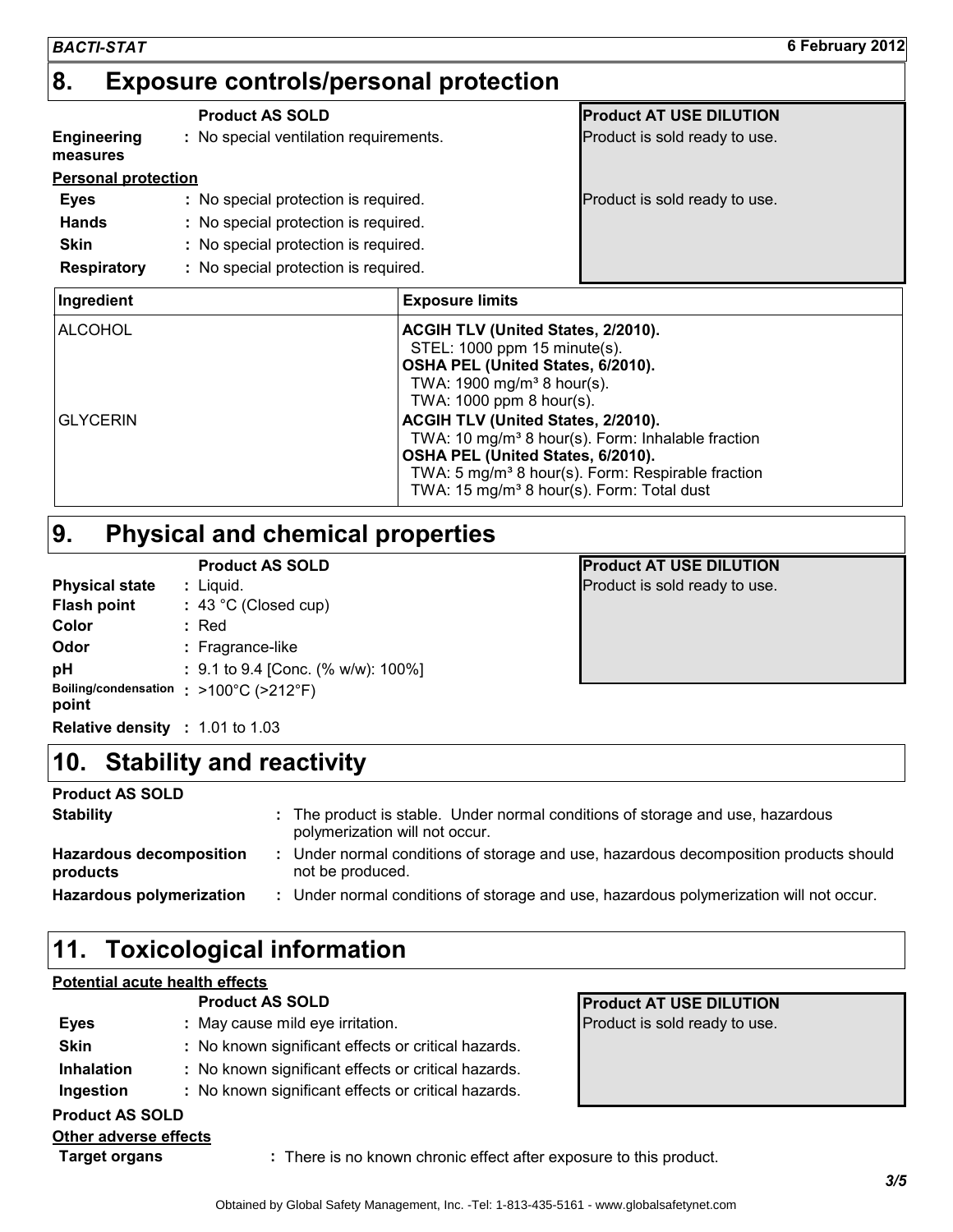## **Ecological information 12.**

**Ecotoxicity :**

: Not reported

#### **Disposal considerations 13.**

|                | Product AS SULD                                                                                                                                                                                   | <u>IFIUUL</u> |
|----------------|---------------------------------------------------------------------------------------------------------------------------------------------------------------------------------------------------|---------------|
| Waste disposal | : Avoid disposal. Attempt to use product completely in<br>accordance with intended use. Disposal should be in<br>accordance with applicable regional, national and local<br>laws and regulations. | Produ         |
| <b>RCRA</b>    | : Unused product is D001 (Ignitable)                                                                                                                                                              |               |

**Product AT USE DILUTION** oduct is sold ready to use.

**classification**

## **14. Transport information**

**Certain shipping modes or package sizes may have exceptions from the transport regulations. The classification provided may not reflect those exceptions and may not apply to all shipping modes or package sizes.**

**Product AS SOLD**

**DOT Classification Not regulated.** 

**For transport in bulk or using IMDG regulations, see shipping documents for specific transportation information.**

#### Combustible liquid **:** Irritating material **HCS Classification Regulatory information 15. U.S. Federal regulations** No listed substance **: SARA 302/304/311/312 extremely hazardous substances**: No listed substance **SARA 302/304 emergency planning and notification**: No listed substance **TSCA 8(b) inventory** : All components are listed or exempted. **SARA 313 Product name CAS number Concentration Form R - Reporting requirements : California Prop. 65 Product AS SOLD Product AT USE DILUTION** Product is sold ready to use. **Product AS SOLD**

## **Other information 16.**

| <b>Product AS SOLD</b> |
|------------------------|
|------------------------|

**:**

**:**

**Hazardous Material Information System (U.S.A.)**

| <b>Health</b>           |   |
|-------------------------|---|
| <b>Flammability</b>     | 2 |
| <b>Physical hazards</b> |   |
|                         |   |

**National Fire Protection Association (U.S.A.)**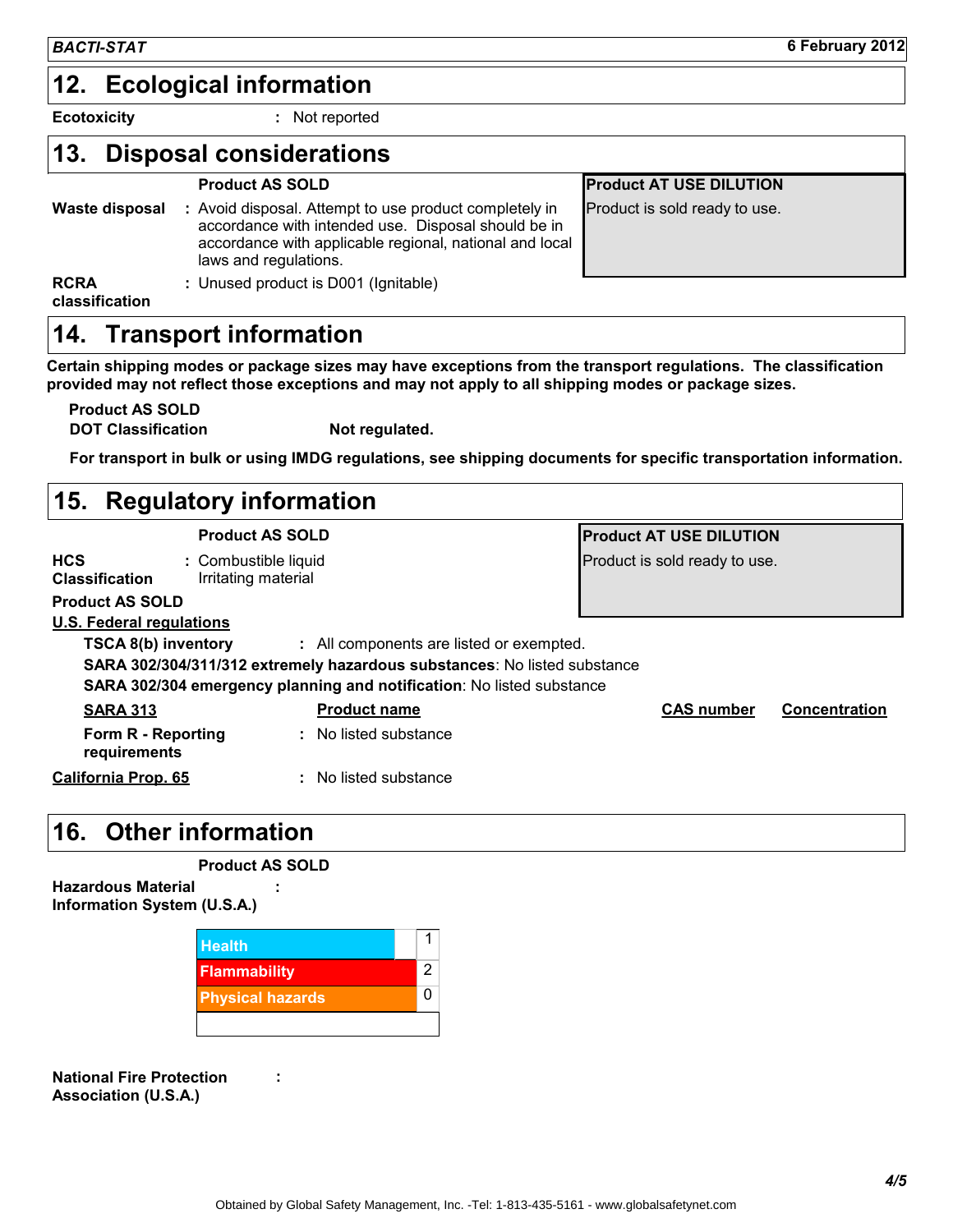## **16. Other information**



| Date of issue    | $: 06$ -February-2012 |
|------------------|-----------------------|
| Responsible name | : Regulatory Affairs  |
|                  | 1-800-352-5326        |

**Indicates information that has changed from previously issued version.**

**Notice to reader**

**The above information is believed to be correct with respect to the formula used to manufacture the product in the country of origin. As data, standards, and regulations change, and conditions of use and handling are beyond our control, NO WARRANTY, EXPRESS OR IMPLIED, IS MADE AS TO THE COMPLETENESS OR CONTINUING ACCURACY OF THIS INFORMATION.**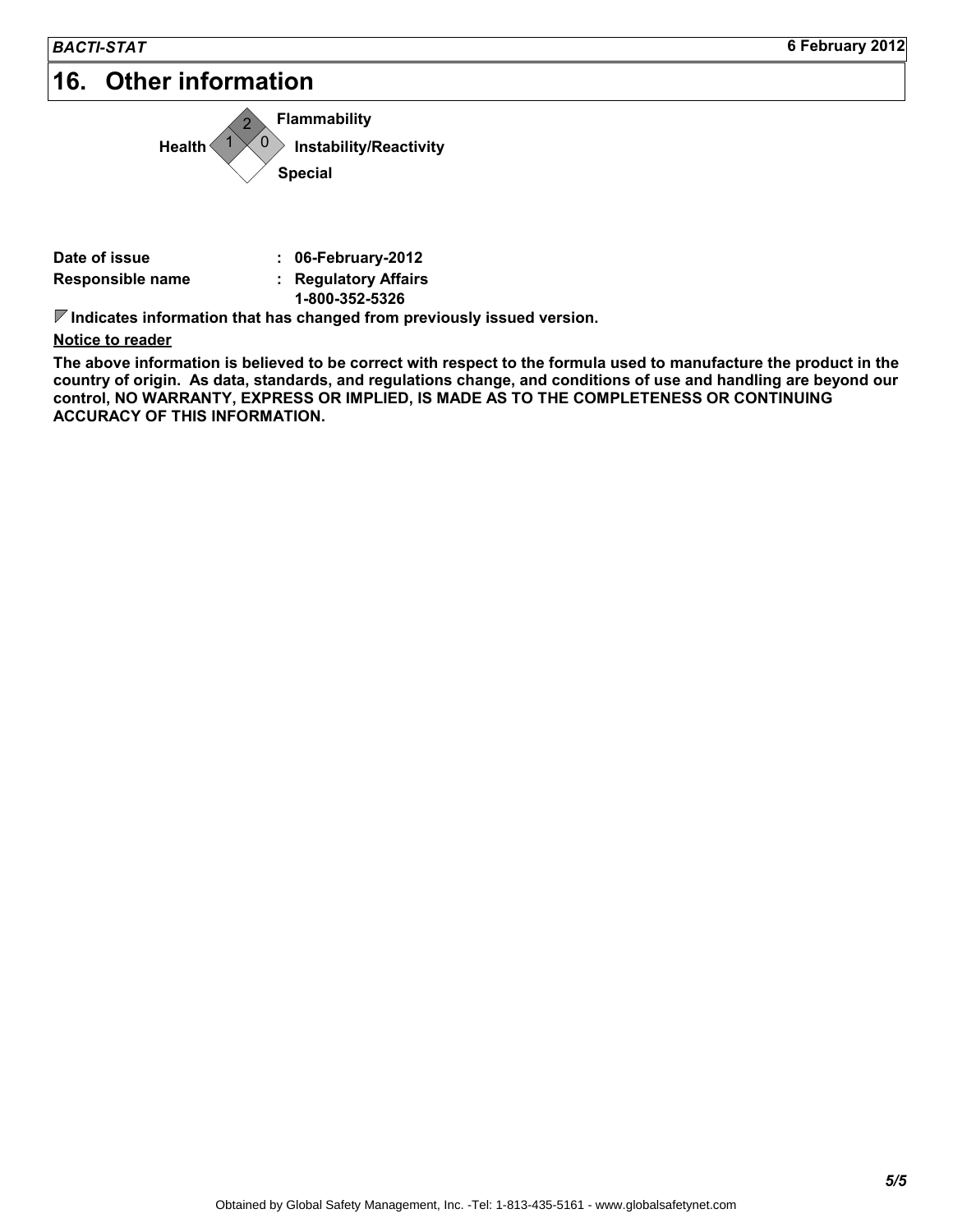

#### **SECTION 1. PRODUCT AND COMPANY IDENTIFICATION**

| Product name                  | ÷. | BACTI-STAT                                                                              |
|-------------------------------|----|-----------------------------------------------------------------------------------------|
| Other means of identification | ÷  | Not applicable                                                                          |
| Recommended use               | t. | Skin antiseptic                                                                         |
| Restrictions on use           |    | : Reserved for industrial and professional use.                                         |
| Product dilution information  | t. | Product is sold ready to use.                                                           |
| Company                       |    | Ecolab Inc.<br>370 N. Wabasha Street<br>St. Paul, Minnesota USA 55102<br>1-800-352-5326 |
| Emergency telephone           | ÷. | 1-800-328-0026 (US/Canada), 1-651-222-5352 (outside US)                                 |
| Issuing date                  | ÷  | 10/30/2014                                                                              |

#### **SECTION 2. HAZARDS IDENTIFICATION**

| <b>GHS Classification</b>           |                                                                                                                                                                                                                                                                                                                                                                                                                                                                                                                                                                                              |
|-------------------------------------|----------------------------------------------------------------------------------------------------------------------------------------------------------------------------------------------------------------------------------------------------------------------------------------------------------------------------------------------------------------------------------------------------------------------------------------------------------------------------------------------------------------------------------------------------------------------------------------------|
| Flammable liquids<br>Eye irritation | Category 3<br>: Category 2B                                                                                                                                                                                                                                                                                                                                                                                                                                                                                                                                                                  |
| <b>GHS Label element</b>            |                                                                                                                                                                                                                                                                                                                                                                                                                                                                                                                                                                                              |
| Hazard pictograms                   |                                                                                                                                                                                                                                                                                                                                                                                                                                                                                                                                                                                              |
| Signal Word                         | Warning                                                                                                                                                                                                                                                                                                                                                                                                                                                                                                                                                                                      |
| <b>Hazard Statements</b>            | : Flammable liquid and vapor.<br>Causes eye irritation.                                                                                                                                                                                                                                                                                                                                                                                                                                                                                                                                      |
| <b>Precautionary Statements</b>     | <b>Prevention:</b><br>Keep away from heat/sparks/open flames/hot surfaces. - No smoking.<br>Keep container tightly closed.<br><b>Response:</b><br>IF IN EYES: Rinse cautiously with water for several minutes. Remove<br>contact lenses, if present and easy to do. Continue rinsing. If eye<br>irritation persists: Get medical advice/ attention. In case of fire: Use<br>dry sand, dry chemical or alcohol-resistant foam for extinction.<br>Storage:<br>Store in a well-ventilated place. Keep cool.<br>Disposal:<br>Dispose of contents/ container to an approved waste disposal plant. |
| <b>Other hazards</b>                | None known.                                                                                                                                                                                                                                                                                                                                                                                                                                                                                                                                                                                  |
|                                     | <b>SECTION 3. COMPOSITION/INFORMATION ON INGREDIENTS</b>                                                                                                                                                                                                                                                                                                                                                                                                                                                                                                                                     |

**SECTION 3. COMPOSITION/INFORMATION ON INGREDIENTS**

Pure substance/mixture : Mixture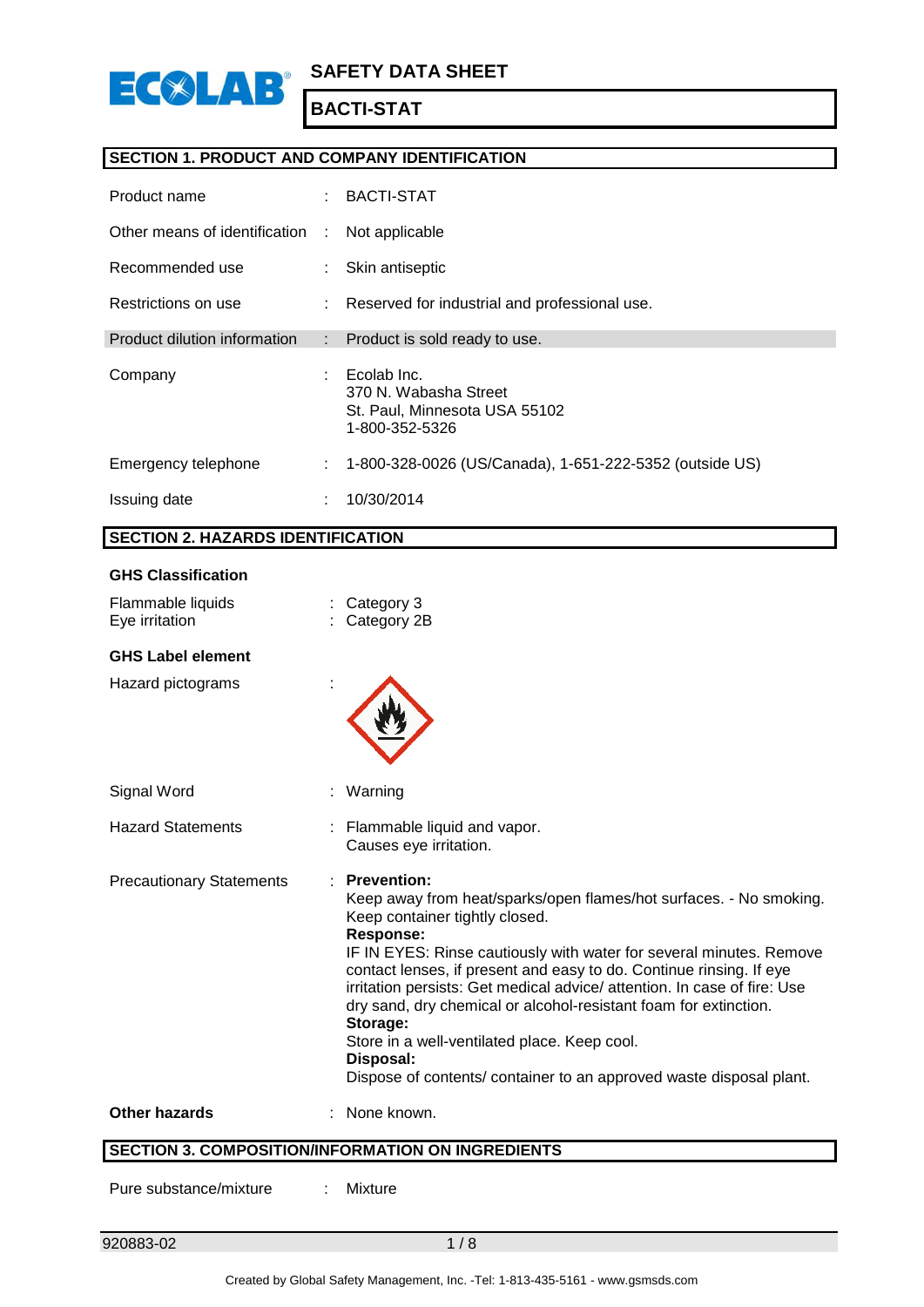### **SAFETY DATA SHEET**

### **BACTI-STAT**

| <b>Chemical Name</b>         | CAS-No.   | Concentration (%) |
|------------------------------|-----------|-------------------|
| ethanol                      | 64-17-5   | $5 - 10$          |
| ethylenediamine tetraacetate | 64-02-8   | $1 - 5$           |
| glycerin                     | 56-81-5   | $1 - 5$           |
| triclosan                    | 3380-34-5 | $0.1 - 1$         |
| Phosphoric acid              | 7664-38-2 | $0.1 - 1$         |

#### **SECTION 4. FIRST AID MEASURES**

| In case of eye contact     | : Rinse with water.                                              |
|----------------------------|------------------------------------------------------------------|
| In case of skin contact    | $:$ Rinse with water.                                            |
| If swallowed               | : Rinse mouth. Get medical attention if symptoms occur.          |
| If inhaled                 | : Get medical attention if symptoms occur.                       |
| Protection of first-aiders | : No special precautions are necessary for first aid responders. |
| Notes to physician         | : Treat symptomatically.                                         |

#### **See toxicological information (Section 11)**

#### **SECTION 5. FIRE-FIGHTING MEASURES**

| Suitable extinguishing media                                              | : Use extinguishing measures that are appropriate to local<br>circumstances and the surrounding environment.                                                                                                                        |
|---------------------------------------------------------------------------|-------------------------------------------------------------------------------------------------------------------------------------------------------------------------------------------------------------------------------------|
| Unsuitable extinguishing<br>media                                         | : High volume water jet                                                                                                                                                                                                             |
| Specific hazards during fire<br>fighting                                  | Fire Hazard<br>Keep away from heat and sources of ignition.<br>Flash back possible over considerable distance.<br>Beware of vapors accumulating to form explosive concentrations.<br>Vapors can accumulate in low areas.            |
| Hazardous combustion<br>products                                          | Decomposition products may include the following materials:<br>Carbon oxides<br>Nitrogen oxides (NOx)<br>Sulfur oxides<br>Oxides of phosphorus                                                                                      |
| Special protective equipment<br>for fire-fighters                         | : Use personal protective equipment.                                                                                                                                                                                                |
| Specific extinguishing<br>methods                                         | Use water spray to cool unopened containers. Fire residues and<br>contaminated fire extinguishing water must be disposed of in<br>accordance with local regulations. In the event of fire and/or explosion<br>do not breathe fumes. |
| <b>SECTION 6. ACCIDENTAL RELEASE MEASURES</b>                             |                                                                                                                                                                                                                                     |
| Personal precautions,<br>protective equipment and<br>emergency procedures | : Remove all sources of ignition. Refer to protective measures listed in<br>sections 7 and 8.                                                                                                                                       |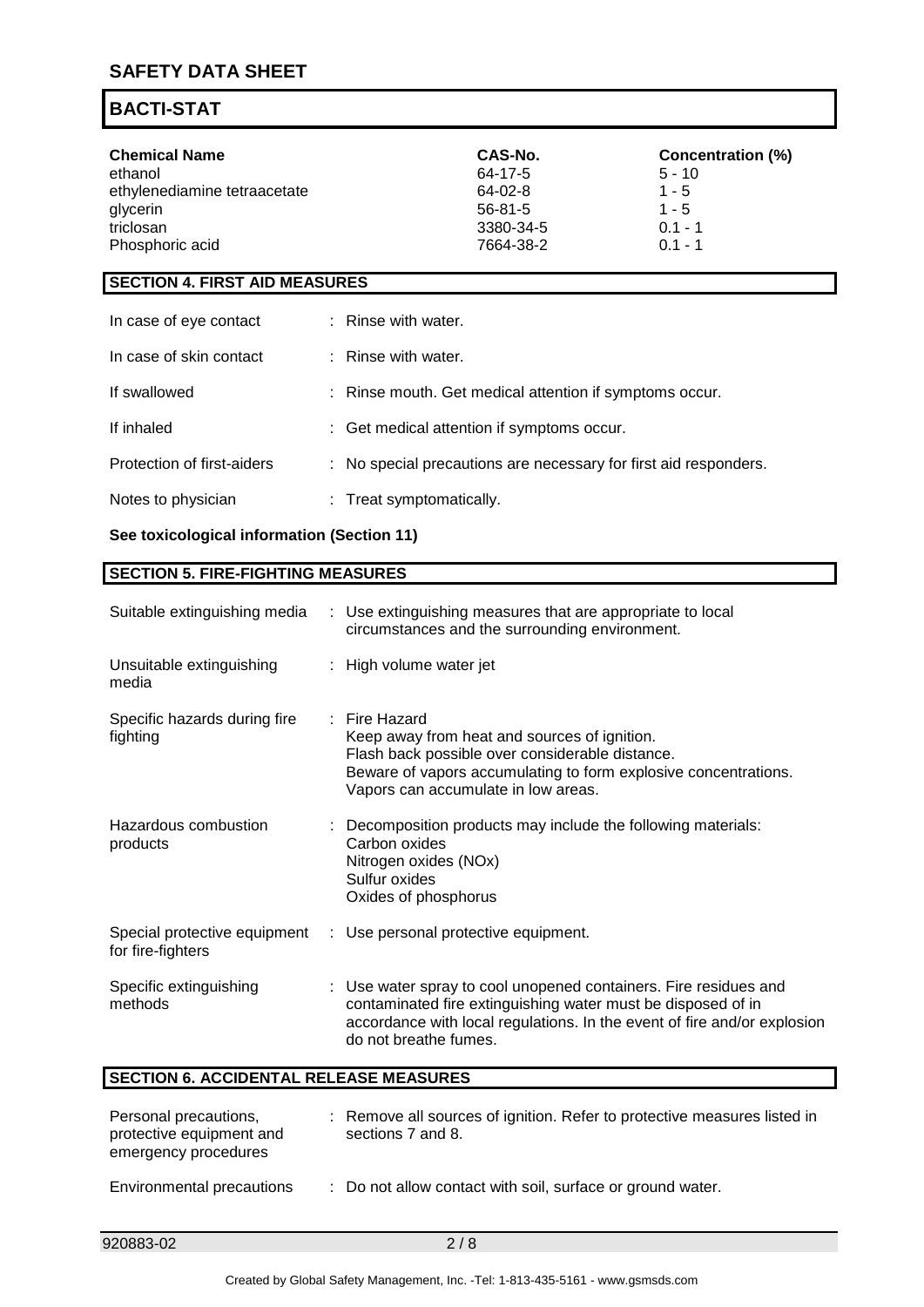| <b>BACTI-STAT</b>                                        |                                                                                                                                                                                                                                                                                                                                                                                                                                                                                  |
|----------------------------------------------------------|----------------------------------------------------------------------------------------------------------------------------------------------------------------------------------------------------------------------------------------------------------------------------------------------------------------------------------------------------------------------------------------------------------------------------------------------------------------------------------|
| Methods and materials for<br>containment and cleaning up | : Eliminate all ignition sources if safe to do so. Stop leak if safe to do so.<br>Contain spillage, and then collect with non-combustible absorbent<br>material, (e.g. sand, earth, diatomaceous earth, vermiculite) and place<br>in container for disposal according to local / national regulations (see<br>section 13). Flush away traces with water. For large spills, dike spilled<br>material or otherwise contain material to ensure runoff does not reach<br>a waterway. |
| <b>SECTION 7. HANDLING AND STORAGE</b>                   |                                                                                                                                                                                                                                                                                                                                                                                                                                                                                  |
| Advice on safe handling                                  | : Keep away from fire, sparks and heated surfaces. Take necessary<br>action to avoid static electricity discharge (which might cause ignition<br>of organic vapors).                                                                                                                                                                                                                                                                                                             |
| Conditions for safe storage                              | Keep away from heat and sources of ignition. Keep in a cool, well-<br>ventilated place. Keep away from oxidizing agents. Keep out of reach<br>of children. Keep container tightly closed. Store in suitable labeled<br>containers.                                                                                                                                                                                                                                               |
| Storage temperature                                      | : -30 °C to 40 °C                                                                                                                                                                                                                                                                                                                                                                                                                                                                |

### **SECTION 8. EXPOSURE CONTROLS/PERSONAL PROTECTION**

#### **Ingredients with workplace control parameters**

| Ingredients | CAS-No.       | Form of<br>exposure                    | Permissible<br>concentration | <b>Basis</b>       |
|-------------|---------------|----------------------------------------|------------------------------|--------------------|
| ethanol     | 64-17-5       | <b>TWA</b>                             | 1,000 ppm<br>1,900 mg/m3     | <b>NIOSH REL</b>   |
|             |               | <b>TWA</b>                             | 1,000 ppm<br>1,900 mg/m3     | OSHA <sub>Z1</sub> |
|             |               | <b>STEL</b>                            | 1,000 ppm                    | <b>ACGIH</b>       |
| glycerin    | $56 - 81 - 5$ | TWA                                    | 10 mg/m3                     | <b>ACGIH</b>       |
|             |               | <b>TWA</b><br>(respirable<br>fraction) | $5$ mg/m $3$                 | OSHA Z1            |

| <b>Engineering measures</b> | : Good general ventilation should be sufficient to control worker |
|-----------------------------|-------------------------------------------------------------------|
|                             | exposure to airborne contaminants.                                |

#### **Personal protective equipment**

| Eye protection         | : No special protective equipment required.                       |
|------------------------|-------------------------------------------------------------------|
| Hand protection        | : No special protective equipment required.                       |
| Skin protection        | : No special protective equipment required.                       |
| Respiratory protection | : No personal respiratory protective equipment normally required. |
| Hygiene measures       | : No specific measures identified.                                |
|                        | <b>SECTION 9. PHYSICAL AND CHEMICAL PROPERTIES</b>                |
| Appearance             | $:$ liquid                                                        |
| Color                  | : clear, red                                                      |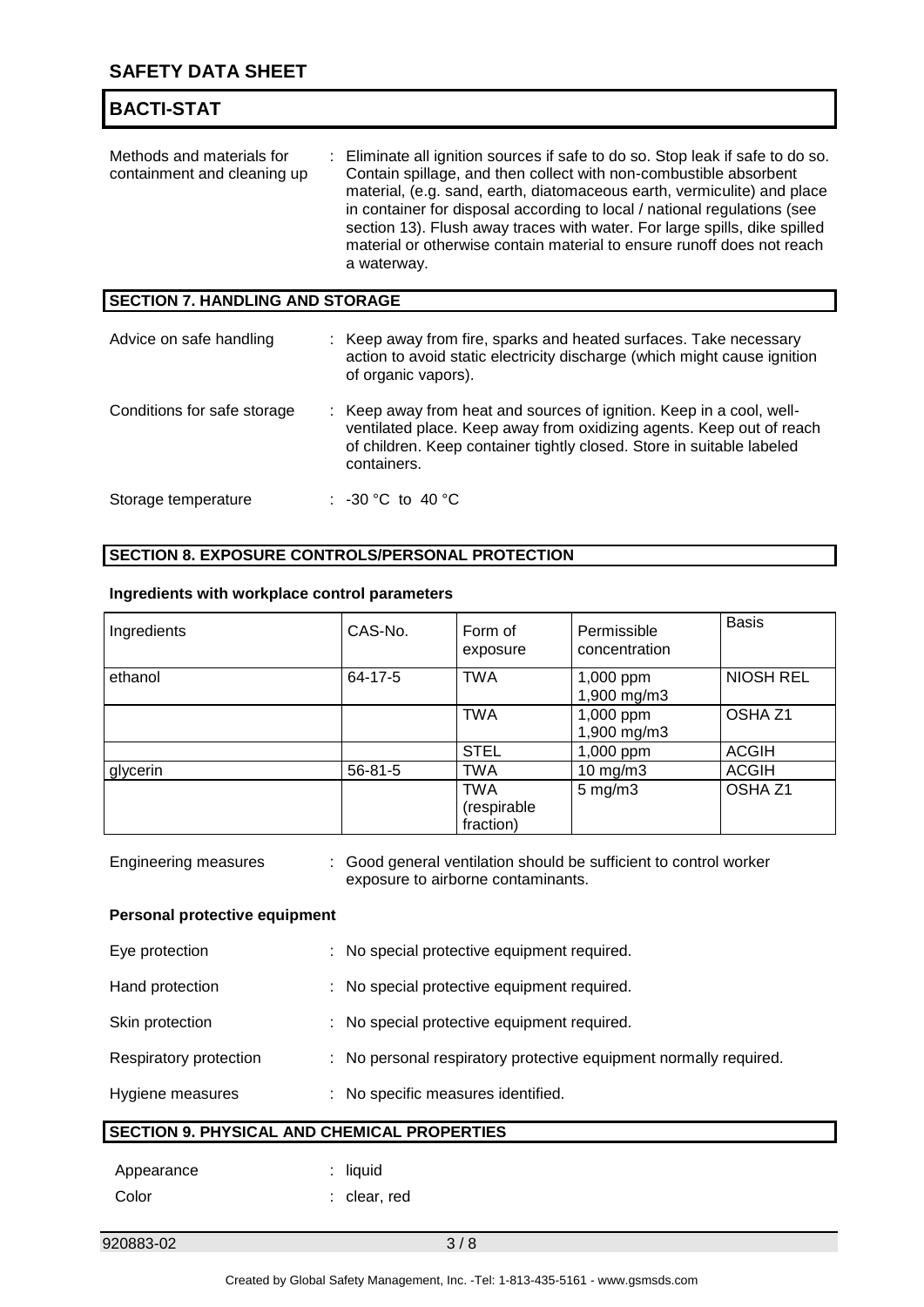| Odor                                       | Perfumes, fragrances |
|--------------------------------------------|----------------------|
| pH                                         | $9.1 - 9.4$ , 100 %  |
| Flash point                                | 43 °C closed cup     |
| <b>Odor Threshold</b>                      | No data available    |
| Melting point/freezing point               | : No data available  |
| Initial boiling point and<br>boiling range | : $> 100 °C$         |
| Evaporation rate                           | No data available    |
| Flammability (solid, gas)                  | No data available    |
| Upper explosion limit                      | No data available    |
| Lower explosion limit                      | No data available    |
| Vapor pressure                             | : No data available  |
| Relative vapor density                     | No data available    |
| Relative density                           | $: 1.01 - 1.03$      |
| Water solubility                           | No data available    |
| Solubility in other solvents               | No data available    |
| Partition coefficient: n-<br>octanol/water | : No data available  |
| Autoignition temperature                   | No data available    |
| Thermal decomposition                      | No data available    |
| Viscosity, kinematic                       | No data available    |
| <b>Explosive properties</b>                | No data available    |
| Oxidizing properties                       | No data available    |
| Molecular weight                           | No data available    |
| <b>VOC</b>                                 | No data available    |

#### **SECTION 10. STABILITY AND REACTIVITY**

| Chemical stability                    | : Stable under normal conditions.                                                                                                                |
|---------------------------------------|--------------------------------------------------------------------------------------------------------------------------------------------------|
| Possibility of hazardous<br>reactions | : No dangerous reaction known under conditions of normal use.                                                                                    |
| Conditions to avoid                   | : Heat, flames and sparks.                                                                                                                       |
| Incompatible materials                | : None known.                                                                                                                                    |
| Hazardous decomposition<br>products   | : Decomposition products may include the following materials:<br>Carbon oxides<br>Nitrogen oxides (NOx)<br>Sulfur oxides<br>Oxides of phosphorus |

### **SECTION 11. TOXICOLOGICAL INFORMATION**

Information on likely routes of : Inhalation, Eye contact, Skin contact exposure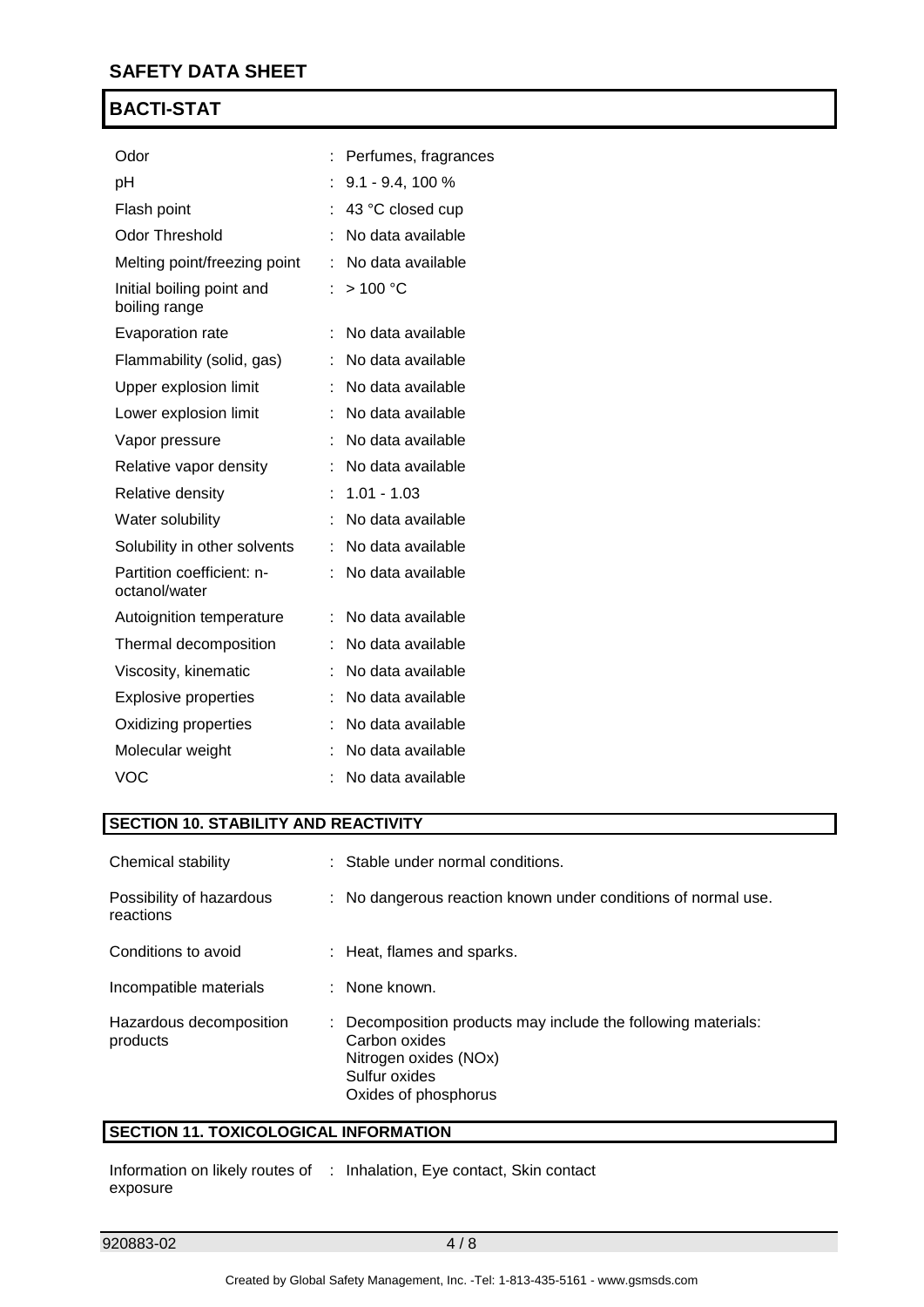#### **Potential Health Effects**

| Eyes                                  |   | Causes eye irritation.                                                                                                                                        |  |  |  |
|---------------------------------------|---|---------------------------------------------------------------------------------------------------------------------------------------------------------------|--|--|--|
| Skin                                  |   | Health injuries are not known or expected under normal use.                                                                                                   |  |  |  |
| Ingestion                             |   | Health injuries are not known or expected under normal use.                                                                                                   |  |  |  |
| Inhalation                            |   | Health injuries are not known or expected under normal use.                                                                                                   |  |  |  |
| <b>Chronic Exposure</b>               | ÷ | Health injuries are not known or expected under normal use.                                                                                                   |  |  |  |
| <b>Experience with human exposure</b> |   |                                                                                                                                                               |  |  |  |
| Eye contact                           |   | Redness, Irritation                                                                                                                                           |  |  |  |
| Skin contact                          |   | No symptoms known or expected.                                                                                                                                |  |  |  |
| Ingestion                             |   | No symptoms known or expected.                                                                                                                                |  |  |  |
| Inhalation                            |   | No symptoms known or expected.                                                                                                                                |  |  |  |
| <b>Toxicity</b>                       |   |                                                                                                                                                               |  |  |  |
| Acute oral toxicity                   | ÷ | Acute toxicity estimate : $>$ 5,000 mg/kg                                                                                                                     |  |  |  |
| Acute inhalation toxicity             |   | 4 h Acute toxicity estimate : > 40 mg/l                                                                                                                       |  |  |  |
| Acute dermal toxicity                 |   | Acute toxicity estimate : $> 5,000$ mg/kg                                                                                                                     |  |  |  |
| Skin corrosion/irritation             |   | No data available                                                                                                                                             |  |  |  |
| Serious eye damage/eye<br>irritation  |   | Mild eye irritation                                                                                                                                           |  |  |  |
| Respiratory or skin<br>sensitization  |   | No data available                                                                                                                                             |  |  |  |
| Carcinogenicity                       |   |                                                                                                                                                               |  |  |  |
| <b>IARC</b>                           |   | No component of this product present at levels greater than or equal<br>to 0.1% is identified as probable, possible or confirmed human<br>carcinogen by IARC. |  |  |  |
| <b>OSHA</b>                           |   | No ingredient of this product present at levels greater than or equal to<br>0.1% is identified as a carcinogen or potential carcinogen by OSHA.               |  |  |  |
| NTP                                   |   | No ingredient of this product present at levels greater than or equal to<br>0.1% is identified as a known or anticipated carcinogen by NTP.                   |  |  |  |
| Reproductive effects                  |   | No data available                                                                                                                                             |  |  |  |
| Germ cell mutagenicity                |   | No data available                                                                                                                                             |  |  |  |
| Teratogenicity                        |   | No data available                                                                                                                                             |  |  |  |
| STOT-single exposure                  |   | No data available                                                                                                                                             |  |  |  |
| STOT-repeated exposure                |   | No data available                                                                                                                                             |  |  |  |
| Aspiration toxicity                   |   | No data available                                                                                                                                             |  |  |  |

### **SECTION 12. ECOLOGICAL INFORMATION**

#### **Ecotoxicity**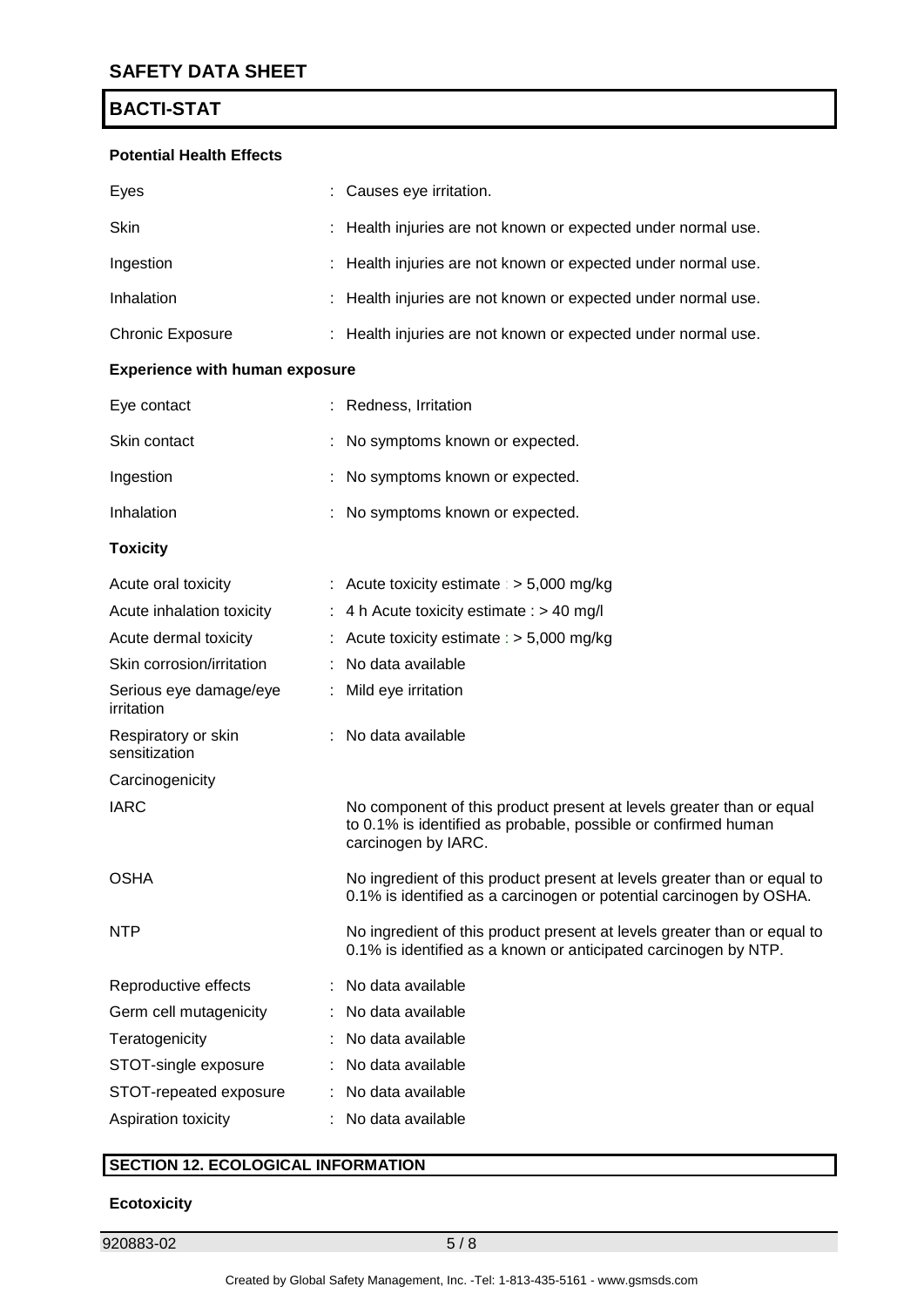### **SAFETY DATA SHEET**

### **BACTI-STAT**

| Environmental Effects                                                      | : Harmful to aquatic life with long lasting effects.     |
|----------------------------------------------------------------------------|----------------------------------------------------------|
| <b>Product</b>                                                             |                                                          |
| Toxicity to fish                                                           | : No data available                                      |
| Toxicity to daphnia and other : No data available<br>aquatic invertebrates |                                                          |
| Toxicity to algae                                                          | : No data available                                      |
| <b>Ingredients</b>                                                         |                                                          |
| Toxicity to fish                                                           | $:$ ethanol<br>96 h LC50 Fish: 11,000 mg/l               |
|                                                                            | ethylenediamine tetraacetate<br>96 h LC50 Fish: 121 mg/l |
|                                                                            | glycerin<br>96 h LC50 Fish: 855 mg/l                     |
|                                                                            | Phosphoric acid<br>96 h LC50: 75.1 mg/l                  |
| <b>Persistence and degradability</b>                                       |                                                          |
| No data available                                                          |                                                          |

#### **Bioaccumulative potential**

No data available

#### **Mobility in soil**

No data available

#### **Other adverse effects**

No data available

| <b>SECTION 13. DISPOSAL CONSIDERATIONS</b>                                                                |                                                                                                                                                                                                                                                                                                            |  |  |  |
|-----------------------------------------------------------------------------------------------------------|------------------------------------------------------------------------------------------------------------------------------------------------------------------------------------------------------------------------------------------------------------------------------------------------------------|--|--|--|
| Disposal methods                                                                                          | : The product should not be allowed to enter drains, water courses or<br>the soil. Where possible recycling is preferred to disposal or<br>incineration. If recycling is not practicable, dispose of in compliance<br>with local regulations. Dispose of wastes in an approved waste<br>disposal facility. |  |  |  |
| Disposal considerations                                                                                   | : Dispose of as unused product. Empty containers should be taken to<br>an approved waste handling site for recycling or disposal. Do not re-<br>use empty containers. Dispose of in accordance with local, state, and<br>federal regulations.                                                              |  |  |  |
| <b>RCRA - Resource</b><br><b>Conservation and Recovery</b><br><b>Authorization Act Hazardous</b><br>waste | : D001 (Ignitable)                                                                                                                                                                                                                                                                                         |  |  |  |

#### **SECTION 14. TRANSPORT INFORMATION**

The shipper/consignor/sender is responsible to ensure that the packaging, labeling, and markings are in compliance with the selected mode of transport.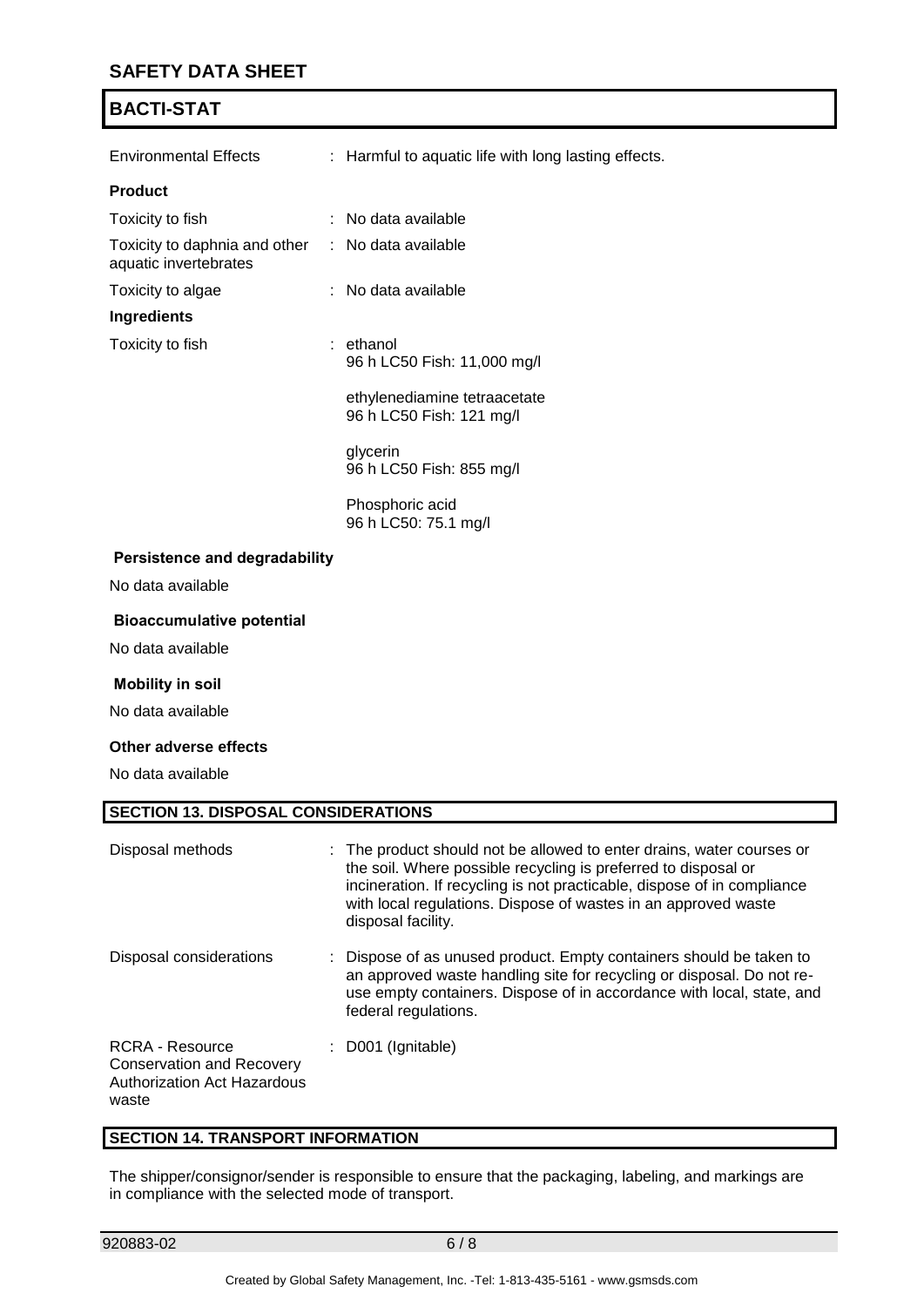#### **Land transport (DOT)**

Not dangerous goods

#### **Sea transport (IMDG/IMO)**

Not dangerous goods

#### **SECTION 15. REGULATORY INFORMATION**

#### **EPCRA - Emergency Planning and Community Right-to-Know**

#### **CERCLA Reportable Quantity**

This material does not contain any components with a CERCLA RQ.

#### **SARA 304 Extremely Hazardous Substances Reportable Quantity**

This material does not contain any components with a section 304 EHS RQ.

| SARA 311/312 Hazards | : Fire Hazard<br>Acute Health Hazard                                                                                                                                                      |
|----------------------|-------------------------------------------------------------------------------------------------------------------------------------------------------------------------------------------|
| <b>SARA 302</b>      | : No chemicals in this material are subject to the reporting requirements<br>of SARA Title III, Section 302.                                                                              |
| <b>SARA 313</b>      | : This material does not contain any chemical components with known<br>CAS numbers that exceed the threshold (De Minimis) reporting levels<br>established by SARA Title III, Section 313. |

#### **California Prop 65**

This product does not contain any chemicals known to the State of California to cause cancer, birth, or any other reproductive defects.

#### **The ingredients of this product are reported in the following inventories:**

#### **United States TSCA Inventory** :

On TSCA Inventory

**Canadian Domestic Substances List (DSL)** : This product contains one or several components listed in the Canadian NDSL.

#### **Australia Inventory of Chemical Substances (AICS)** : not determined

#### **New Zealand. Inventory of Chemical Substances** : not determined

#### **Japan. ENCS - Existing and New Chemical Substances Inventory** : not determined

**Japan. ISHL - Inventory of Chemical Substances (METI)** : not determined

**Korea. Korean Existing Chemicals Inventory (KECI)** : not determined

**Philippines Inventory of Chemicals and Chemical Substances (PICCS)** : not determined